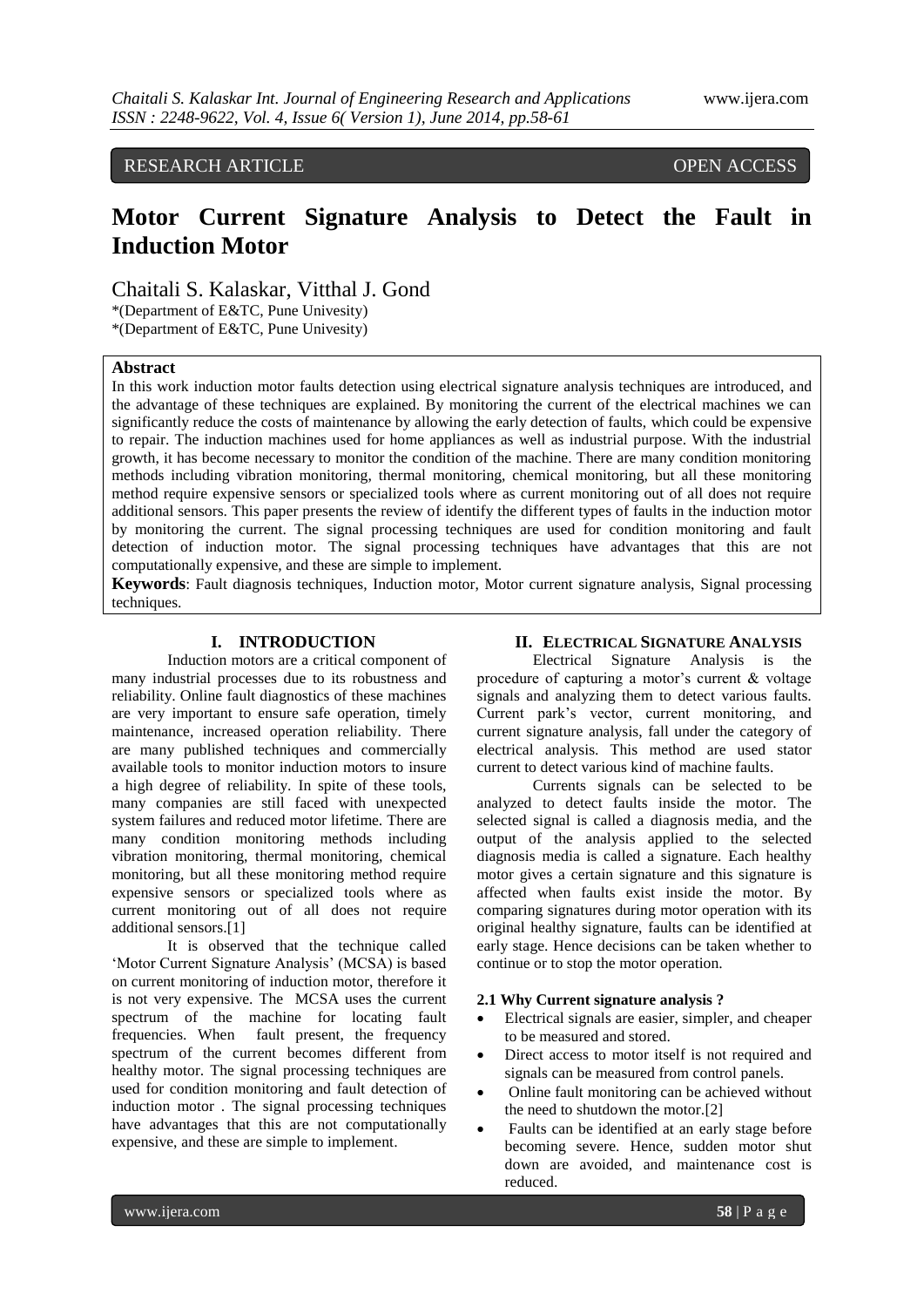#### **2.2 Motor Current Signature Analysis**

Motor Current Signature Analysis (MCSA) is a technique used to determine the operating condition of AC induction motors without interrupting production. Motor current signature analysis is that it is sensing an electrical signal that contains current components. MCSA detect the faults at an early stage and avoid the damage and complete failure of the motor. By using MCSA , accurate analysis of fault is possible. An idealized current spectrum is shown in Fig.1. Usually a decibel (dB) versus frequency spectrum is used in order to give a wide dynamic range and to detect the exclusive current signature patterns that are characteristic of different faults.[3]

Motor Current Signature Analysis (MCSA) is based on current monitoring of induction motor therefore it is not very expensive. The MCSA uses the current spectrum of the machine for locating the fault frequencies. When a fault is present, the frequency spectrum of the line current becomes changed from healthy motor. Motor Current Signature Analysis (MCSA) based methods are used to diagnose the common faults of induction motor such as broken bar fault, short winding fault, bearing fault, and load fault.



Fig.1. An idealized current spectrum.

#### **III. CURRENT MONITORING TECHNIQUES**

The current monitoring techniques consist of following stages. The fig 2. shows the block diagram of current monitoring techniques.

#### *1) Sampler*

Its main purpose is to monitor a current of singlephase stator. The single-phase current is sensed by using Hall Effect Sensor and generates the signal proportional to it. The analog signal given to analogto-digital (A/D) converter. The filtered current is sampled by A/D converter at predetermined sampling rate. This is continued for a sampling period which is sufficient to achieve required FFT.

#### *2) Pre-Processor*

It converts the sampled signal to the frequency domain using an FFT algorithm. The

generated spectrum includes only the magnitude information about each frequency component. Signal noise that is present in the spectrum is reduced by averaging a predetermined number of generated spectra. This can be accomplished by using either spectra calculated from multiple sample sets or spectra computed from multiple predetermined sections of a single large sample set. Because of the frequency range of interest and the desired frequency resolution, several thousand frequency components are generated by the processing section.



Fig 2. current monitoring scheme

# *3) Fault Detection Algorithm*

In order to reduce the large amount of spectral information to a usable level, an algorithm, in fact a frequency filter, eliminates those components that provide no useful information. The algorithm keeps only those components that are of particular interest because they specify characteristic frequencies in the current spectrum that are known to be coupled to particular motor faults. Since the slip is not constant during normal operation, some of these components are bands in the spectrum where the width is determined by the maximum variation in the motor slip.[4]

## *4) Postprocessor*

Since a fault is not a specious event but continues to degrade the motor, the postprocessor diagnoses the frequency components and then classifies them (for each specified fault).

# **IV. SIGNAL PROCESSING TECHNIQUE TO DETECT THE FAULT**

There are several processing technique to detect the faults

#### *1) Fast Fourier Transform*

|  |  | Fast Fourier Transform (FFT) is              |  |
|--|--|----------------------------------------------|--|
|  |  | an algorithm to compute the discrete Fourier |  |
|  |  | transform (DFT) and its inverse A Fourier    |  |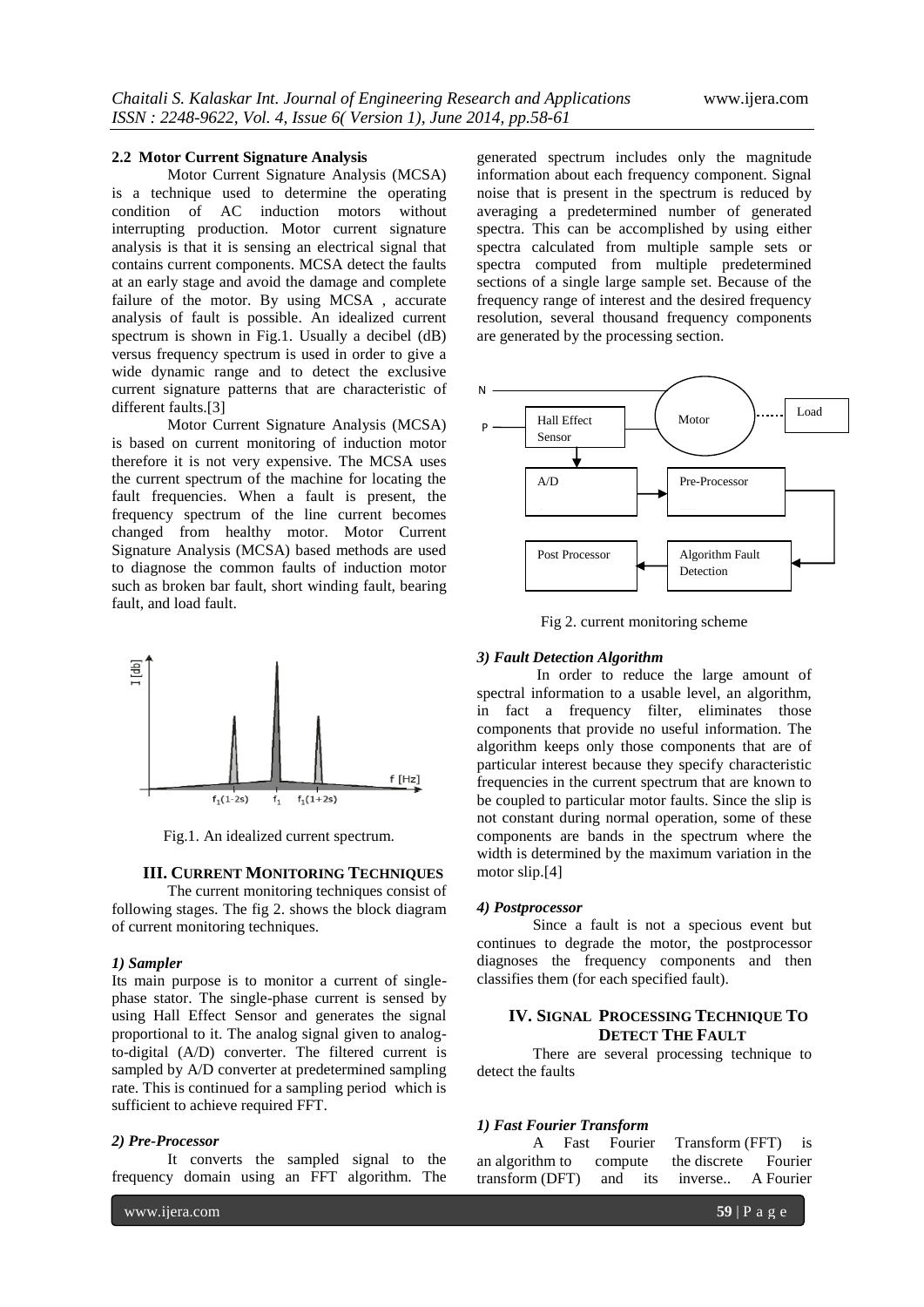transform converts time (or space) to frequency and vice versa; an FFT rapidly computes such transformations. As a result, fast Fourier transforms are widely used for [many applications](http://en.wikipedia.org/wiki/Discrete_Fourier_transform#Applications) in engineering, science, and mathematics. A FFT analyser is required for converting the signals from the time domain to the frequency domain. FFT reduce the amount of calculation required. Fourier transforms are great to analyse standing signals. It means non transitory. FFT not provide simultaneous time and frequency localization. It is not efficient for representing discontinuities.

# *2) Shot Time Fourier Transform*

The short-time Fourier transform (STFT), is a [Fourier-related transform](http://en.wikipedia.org/wiki/List_of_Fourier-related_transforms) used to determine the sinusoidal frequency and phase content of local sections of a signal as it changes over time. The main advantage of time frequency analysis is to discover the patterns of frequency changes, which usually represent the nature of the signal. As long as this pattern is identified the machine fault associated with this pattern can be identified. Another important use of the time frequency analysis is the ability to filter out a particular frequency component using a time varying filter.<sup>[6]</sup>

#### *3) Wavelet Transform*

It is different from other signal processing method. It is localized in both time and frequency domain because wavelets have limited time duration and frequency bandwidth. It represent a signal with a few coefficient. It overcome the drawback of FFT and STFT . It provides the variable window size.

The wavelet transform (WT) has gained widespread acceptance in signal processing and image compression. Because of their inherent multiresolution nature. Wavelet transform decomposes a signal into a set of basis functions These basis functions are called wavelets. Wavelets are obtained from a single prototype wavelet y(t) called mother wavelet by dilations and shifting.

$$
\Psi_{s,\tau}(t) = \frac{1}{\sqrt{s}} \Psi\left(\frac{t-\tau}{s}\right)
$$

where s is the scaling parameter and t is the shifting parameter. The wavelet transform is computed separately for different segments of the time-domain signal at different frequencies. Wavelet coefficients, at a first level of decomposition, are obtained from a signal under analysis by applying a mother wavelet. The process can be repeated if the mother wavelet is scaled and translated. The mother wavelet function (denoted by  $\psi$  (t)) and its scaling function (given as  $\phi(t)$ ).

#### **4.1 Application Of Wavelets In Induction Machine Fault Diagnosis.**

Wavelet decomposition results in useful data contained in 'details' and 'approximate' parts as shown in the simplified block diagram of Figure3. The "approximation" signal can be further decomposed into a new set of "approximation" and "details" signals and continue until n decomposition levels are obtained.



Fig.3. First level decomposition.

The "details" signal contains high frequency information whereas the approximate part contains signal data with the low frequency components. Computing this decomposition to n levels results in those higher detail parts being removed, thereby reducing the overall frequency of the resulting data. This implies that lower levels of decomposition provide detail data that contains the highest frequency components. Fault patterns are obtained from the information yielded by the n-level wavelet decomposition through a variety of strategies, including filter banks and classification algorithms. The wavelet "details" coefficients is used as the basis for fault detection. Each level of the signal detail coefficients provides frequency resolution that allows exclusive signature characteristics to be deduced. This allows the analysis of the frequency differences and their time location in the signal under analysis. The standard deviation of the wavelets coefficients is used to identify frequency anomalies in a given time range in the input data set.[7]

# **V. ALGORITHM FOR FAULT DETECTION**

The standard deviation of wavelet coefficients is used to detect loose connection and stator resistance unbalancing fault in induction motors. Greater concentration of mid and low range frequency deviation is caused by these faults. The diagnostic method proposed does not depend on operating frequency of motor. The basic values for decision process are known as Standard Deviation of Wavelet Coefficients (SDWC) and denoted by  $\beta$ . The set values are calculated by 'n' level decomposition of